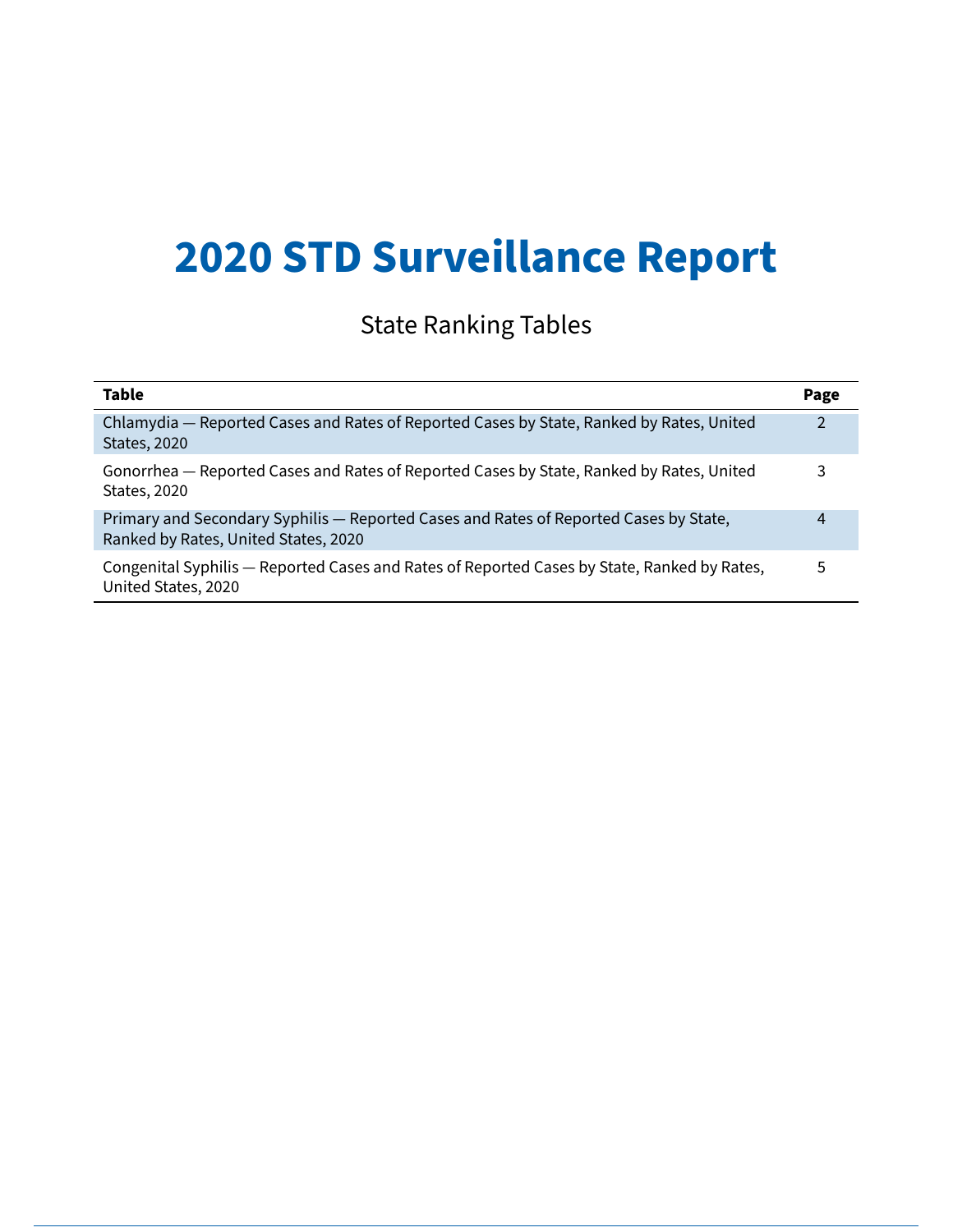| Rank*          | <b>State</b>            | Cases     | Rate per 100,000 Population |
|----------------|-------------------------|-----------|-----------------------------|
| $\mathbf{1}$   | Mississippi             | 23,919    | 803.7                       |
| 2              | Louisiana               | 32,997    | 709.8                       |
| 3              | Alaska                  | 5,090     | 695.8                       |
| 4              | South Carolina          | 34,118    | 662.7                       |
| 5              | North Carolina          | 64,640    | 616.3                       |
| 6              | Georgia                 | 62,582    | 589.4                       |
| $\overline{7}$ | <b>New Mexico</b>       | 12,084    | 576.3                       |
| 8              | Tennessee               | 37,907    | 555.1                       |
| 9              | Alabama                 | 27,075    | 552.2                       |
| 10             | Illinois                | 68,716    | 542.3                       |
| 11             | Oklahoma                | 21,208    | 536.0                       |
| 12             | Maryland                | 32,398    | 535.9                       |
| 13             | Arkansas                | 16,053    | 531.9                       |
| 14             | Missouri                | 31,815    | 518.4                       |
| 15             | Arizona                 | 37,289    | 512.3                       |
| 16             | Ohio                    | 59,520    | 509.2                       |
| $17\,$         | <b>New York</b>         | 97,722    | 502.3                       |
| 18             | Kansas                  | 14,620    | 501.8                       |
| 19             | Delaware                | 4,855     | 498.6                       |
| 20             | Indiana                 | 33,372    | 495.7                       |
| 21             | Hawaii                  | 7,005     | 494.7                       |
|                | US TOTAL <sup>T</sup>   | 1,579,885 | 481.3                       |
| 22             | Virginia                | 40,965    | 479.9                       |
| 23             | Nevada                  | 14,739    | 478.5                       |
| 24             | lowa                    |           | 478.5                       |
| 25             | North Dakota            | 15,097    | 467.4                       |
| 26             |                         | 3,562     |                             |
|                | <b>Texas</b><br>Florida | 135,124   | 466.0                       |
| 27             |                         | 100,030   | 465.7                       |
| 28             | Nebraska                | 8,844     | 457.2                       |
| 29             | South Dakota            | 4,044     | 457.1                       |
| 30             | Wisconsin               | 26,564    | 456.2                       |
| 31             | Colorado                | 26,137    | 453.9                       |
| 32             | California              | 178,679   | 452.2                       |
| 33             | Michigan                | 44,769    | 448.3                       |
| 34             | Rhode Island            | 4,714     | 445.0                       |
| 35             | Kentucky                | 18,750    | 419.7                       |
| 36             | Washington              | 31,181    | 409.5                       |
| 37             | Pennsylvania            | 52,272    | 408.3                       |
| 38             | Minnesota               | 22,114    | 392.1                       |
| 39             | Montana                 | 4,133     | 386.7                       |
| 40             | Oregon                  | 15,858    | 376.0                       |
| 41             | Massachusetts           | 24,901    | 361.3                       |
| 42             | Connecticut             | 12,716    | 356.7                       |
| 43             | New Jersey              | 31,649    | 356.3                       |
| 44             | Idaho                   | 6,273     | 351.0                       |
| 45             | Wyoming                 | 1,961     | 338.8                       |
| 46             | Utah                    | 10,466    | 326.5                       |
| 47             | West Virginia           | 5,431     | 303.0                       |
| 48             | Maine                   | 3,466     | 257.8                       |
| 49             | New Hampshire           | 2,931     | 215.6                       |
| 50             | Vermont                 | 1,117     | 179.0                       |

#### **Chlamydia — Reported Cases and Rates of Reported Cases by State, Ranked by Rates, United States, 2020**

States were ranked by rate, then by case count, then in alphabetical order, with rates shown rounded to the nearest tenth.

 $\dagger$  Total includes cases reported by the District of Columbia with 6,413 cases and a rate of 908.7, but excludes territories.

NOTE: The COVID-19 pandemic has introduced uncertainty and difficulty in interpreting 2020 case data. See Impact of [COVID-19](https://www.cdc.gov/std/statistics/2020/impact.htm) on STDs for more information.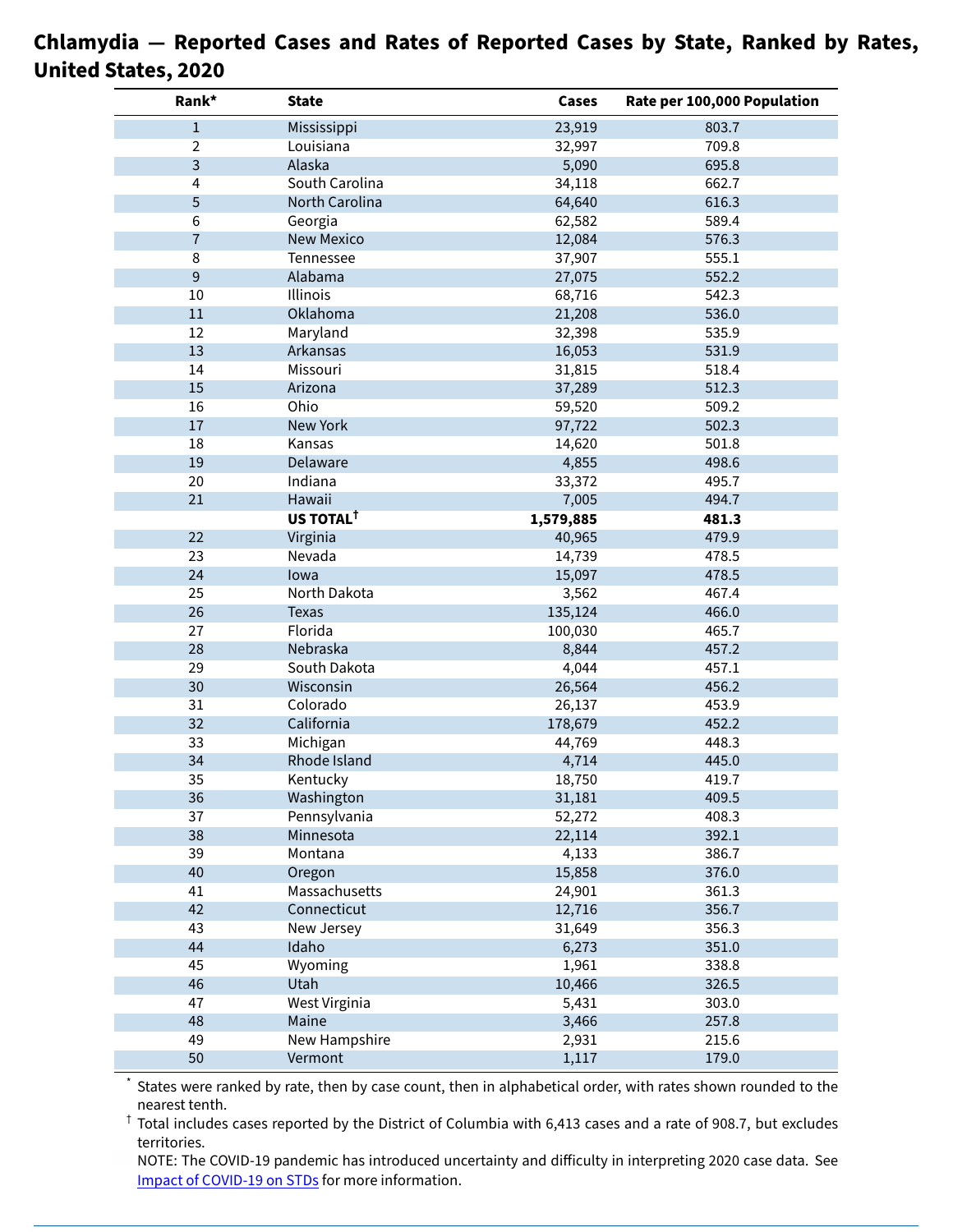| Rank*          | <b>State</b>           | Cases   | Rate per 100,000 Population |
|----------------|------------------------|---------|-----------------------------|
| $\,1$          | Mississippi            | 13,773  | 462.8                       |
| $\overline{2}$ | Louisiana              | 15,483  | 333.1                       |
| $\overline{3}$ | South Carolina         | 16,705  | 324.4                       |
| 4              | Alabama                | 14,426  | 294.2                       |
| 5              | Oklahoma               | 11,204  | 283.1                       |
| 6              | Missouri               | 16,855  | 274.6                       |
| $\overline{7}$ | South Dakota           | 2,424   | 274.0                       |
| 8              | Alaska                 | 1,982   | 270.9                       |
| $\overline{9}$ | Tennessee              | 18,458  | 270.3                       |
| 10             | North Carolina         | 28,258  | 269.4                       |
| 11             | Ohio                   | 30,977  | 265.0                       |
| 12             | Arkansas               | 7,857   | 260.4                       |
| 13             | Illinois               | 31,055  | 245.1                       |
| 14             | Michigan               | 23,412  | 234.4                       |
| 15             | Arizona                | 16,342  | 224.5                       |
| 16             | Georgia                | 23,463  | 221.0                       |
| 17             | <b>New Mexico</b>      | 4,608   | 219.8                       |
| 18             | lowa                   | 6,919   | 219.3                       |
| 19             | New York               | 42,517  | 218.6                       |
| 20             | North Dakota           | 1,660   | 217.8                       |
| 21             | Indiana                | 14,111  | 209.6                       |
| 22             | Nevada                 | 6,364   | 206.6                       |
|                | US TOTAL <sup>†</sup>  | 677,769 | 206.5                       |
| 23             | Texas                  | 58,246  | 200.9                       |
| 24             | Maryland               | 12,052  | 199.3                       |
| 25             | California             | 78,444  | 198.5                       |
| 26             | Kansas                 | 5,626   | 193.1                       |
| 27             | Florida                | 40,788  | 189.9                       |
| 28             | Kentucky               | 8,393   | 187.9                       |
| 29             | Minnesota              | 10,320  | 183.0                       |
| 30             | Virginia               | 15,217  | 178.3                       |
| 31             | Wisconsin              | 10,346  | 177.7                       |
| 32             | Nebraska               | 3,434   | 177.5                       |
| 33             | Colorado               | 9,686   | 168.2                       |
| 34             | Montana                | 1,698   | 158.9                       |
| 35             | Delaware               | 1,503   | 154.3                       |
| 36             | Washington             | 11,667  | 153.2                       |
| 37             |                        | 6,412   | 152.0                       |
|                | Oregon<br>Pennsylvania |         |                             |
| 38             | Rhode Island           | 18,280  | 142.8                       |
| 39             |                        | 1,399   | 132.1                       |
| 40             | Connecticut            | 4,604   | 129.1                       |
| 41             | New Jersey             | 10,060  | 113.3                       |
| 42             | Massachusetts          | 7,494   | 108.7                       |
| 43             | Hawaii                 | 1,484   | 104.8                       |
| 44             | West Virginia          | 1,780   | 99.3                        |
| 45             | Utah                   | 3,112   | 97.1                        |
| 46             | Idaho                  | 1,480   | 82.8                        |
| 47             | Wyoming                | 392     | 67.7                        |
| 48             | Maine                  | 520     | 38.7                        |
| 49             | <b>New Hampshire</b>   | 461     | 33.9                        |
| 50             | Vermont                | 139     | 22.3                        |

#### **Gonorrhea — Reported Cases and Rates of Reported Cases by State, Ranked by Rates, United States, 2020**

\* States were ranked by rate, then case count, then in alphabetical order, with rates shown rounded to the nearest tenth.

 $\dagger$  Total includes cases reported by the District of Columbia with 3,879 cases and a rate of 549.6, but excludes territories.

NOTE: The COVID-19 pandemic has introduced uncertainty and difficulty in interpreting 2020 case data. See [Impact of COVID-19 on STDs](https://www.cdc.gov/std/statistics/2020/impact.htm) for more information.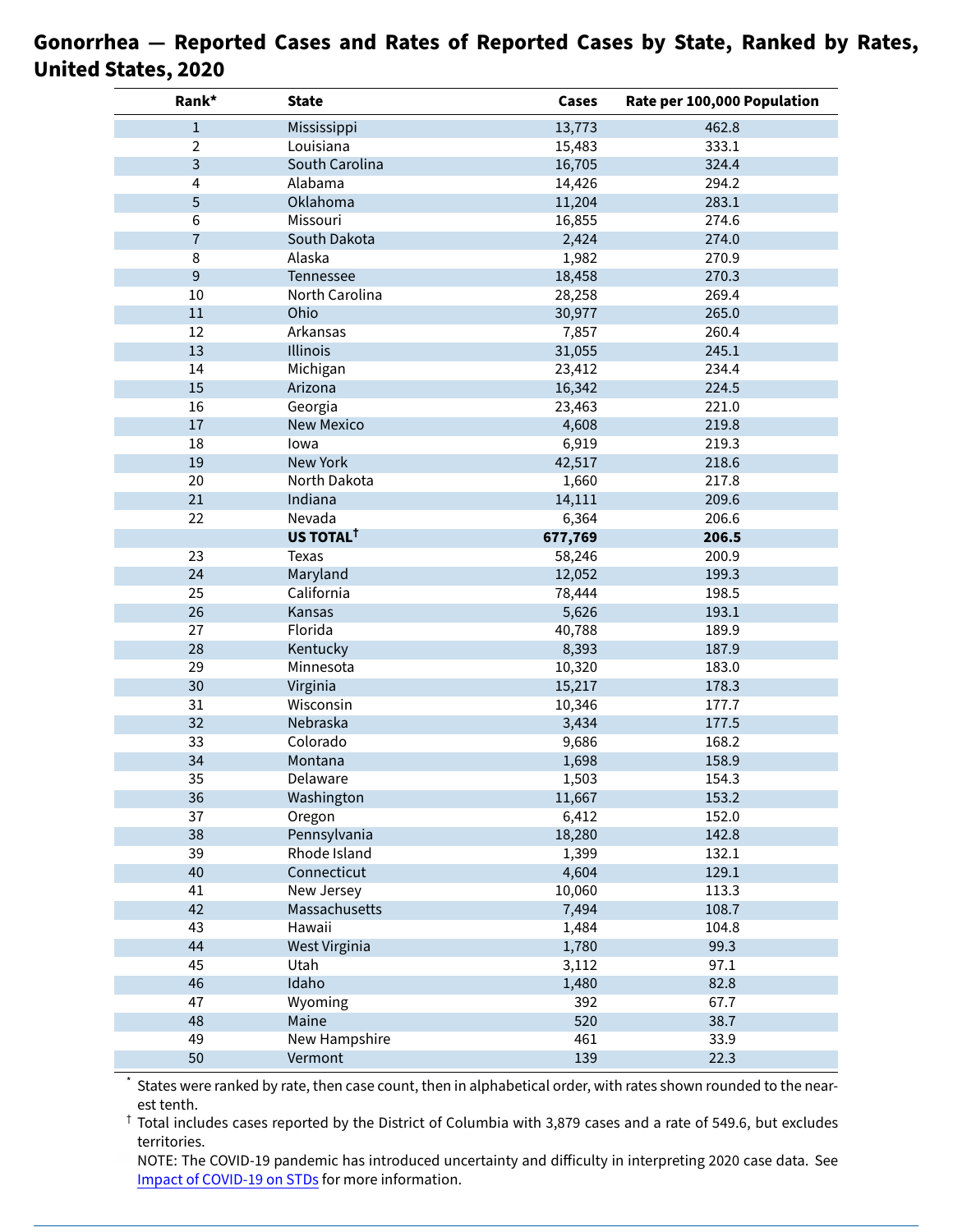| Rank*          | <b>State</b>           | Cases          | Rate per 100,000 Population |
|----------------|------------------------|----------------|-----------------------------|
| $1\,$          | Nevada                 | 767            | 24.9                        |
| $\overline{2}$ | Mississippi            | 741            | 24.9                        |
| 3              | Alaska                 | 176            | 24.1                        |
| 4              | Oklahoma               | 941            | 23.8                        |
| 5              | <b>New Mexico</b>      | 467            | 22.3                        |
| 6              | Arizona                | 1,454          | 20.0                        |
| $\overline{7}$ | California             | 7,688          | 19.5                        |
| 8              | Arkansas               | 502            | 16.6                        |
| $\overline{9}$ | Georgia                | 1,757          | 16.5                        |
| $10\,$         | Florida                | 3,520          | 16.4                        |
| $11\,$         | New York               | 3,022          | 15.5                        |
| 12             | Louisiana              | 704            | 15.1                        |
| 13             | Oregon                 | 628            | 14.9                        |
| 14             | Maryland               | 873            | 14.4                        |
| 15             | Missouri               | 829            | 13.5                        |
| 16             | Hawaii                 | 182            | 12.9                        |
|                | US TOTAL <sup>†</sup>  | 41,655         | 12.7                        |
| 17             | South Carolina         | 652            | 12.7                        |
| 18             | North Carolina         | 1,322          | 12.6                        |
| 19             | <b>Illinois</b>        | 1,467          | 11.6                        |
| 20             | Tennessee              | 767            | 11.2                        |
| 21             | Colorado               | 640            | 11.1                        |
| 22             | Washington             | 836            | 11.0                        |
| 23             | Alabama                | 529            | 10.8                        |
| 24             | Delaware               | 97             | 10.0                        |
| 25             | Kentucky               | 445            | 10.0                        |
| 26             | <b>Texas</b>           | 2,708          | 9.3                         |
| 27             | Ohio                   | 1,084          | 9.3                         |
| 28             | Massachusetts          | 615            | 8.9                         |
| 29             | New Jersey             | 764            | 8.6                         |
| 30             | Rhode Island           | 89             | 8.4                         |
| 31             | Virginia               | 701            | 8.2                         |
| 32             | Pennsylvania           | 1,046          | 8.2                         |
| 33             | Michigan               | 787            | 7.9                         |
| 34             | Connecticut            | 280            | 7.9                         |
| 35             | Indiana                | 527            | $\frac{1}{8}$               |
| 36             | South Dakota           | 66             | 7.5                         |
| 37             | Minnesota              | 417            | 7.4                         |
| 38             | West Virginia          | 127            | 7.1                         |
| 39             | Wisconsin              | 366            | 6.3                         |
| 40             | lowa                   | 194            | 6.1                         |
| 41             | Nebraska               | 104            | 5.4                         |
| 42             | Kansas                 | 150            | 5.1                         |
| 43             | Montana                | 45             | 4.2                         |
| 44             | North Dakota           | 32             | 4.2                         |
| 45             | Utah                   | 131            | 4.1                         |
| 46             |                        | 51             | 3.8                         |
| 47             | New Hampshire<br>Idaho | 66             | 3.7                         |
|                |                        |                |                             |
| 48<br>49       | Maine                  | 38             | 2.8                         |
|                | Wyoming                | 11             | 1.9                         |
| 50             | Vermont                | $\overline{3}$ | 0.5                         |

#### **Primary and Secondary Syphilis — Reported Cases and Rates of Reported Cases by State, Ranked by Rates, United States, 2020**

States were ranked by rate, then case count, then in alphabetical order, with rates shown rounded to the nearest tenth.

 $\dagger$  Total includes cases reported by the District of Columbia with 247 cases and a rate of 35.0, but excludes territories.

NOTE: The COVID-19 pandemic has introduced uncertainty and difficulty in interpreting 2020 case data. See Impact of [COVID-19](https://www.cdc.gov/std/statistics/2020/impact.htm) on STDs for more information.